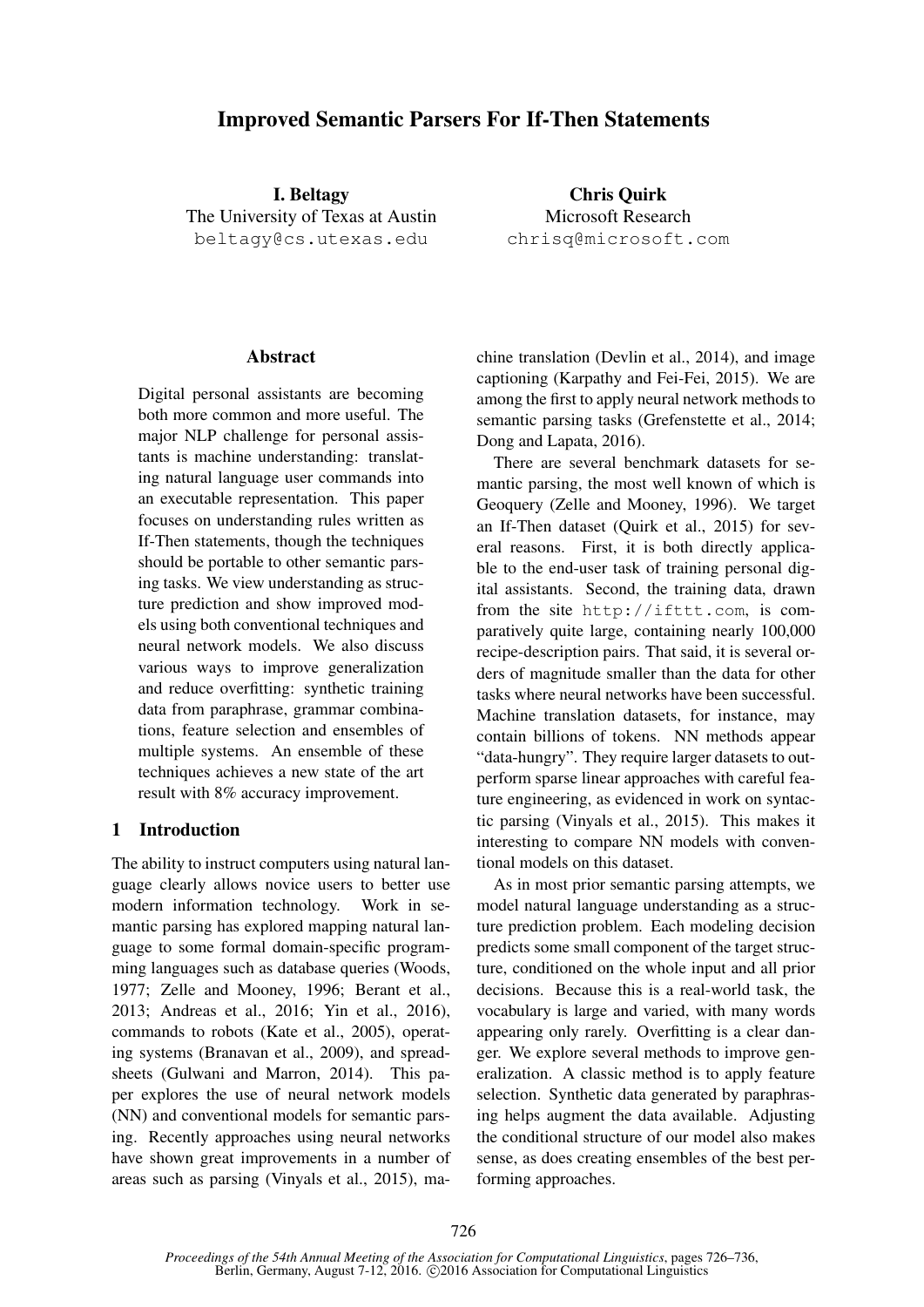An ensemble of the resulting systems achieves a new state-of-the-art result, with an absolute improvement of 8% in accuracy. We compare the performance of a neural network model with logistic regression, and explore in detail the contribution of each of them, and why the logistic regression is performing better than the neural network.

# 2 Related Work

# 2.1 Semantic Parsing

Semantic parsing is the task of translating natural language to a meaning representation language that the machine can execute. Various semantic parsing tasks have been proposed before, including querying a database (Zelle and Mooney, 1996), following navigation instructions (Chen, 2012), translating to Abstract Meaning Representation (AMR) (Artzi et al., 2015), as well as the If-Then task we explore. Meaning representation languages vary with the task. In database queries, the meaning representation language is either the native query language (e.g. SQL or Prolog), or some alternative that can be deterministically transformed into the native query language. To follow navigation instructions, the meaning representation language is comprised of sequences of valid actions: turn left, turn right, move forward, etc. For parsing If-Then rules, the meaning representation is an abstract syntax tree (AST) in a very simple language. Each root node expands into a "trigger" and "action" pair. These nodes in turn expand into a set of supported triggers and actions. We model these trees as an (almost) context free grammar<sup>1</sup> that generates valid If-Then tasks.

A number of semantic parsing approaches have been proposed, but most fit into the following broad divisions. First, approaches driven by Combinatory Categorical Grammar (CCG) have proven successful at several semantic parsing tasks. This approach is attractive in that it simultaneously provides syntactic and semantic parses of a natural language utterance. Syntactic structure helps constrain and guide semantic interpretation. CCG relies heavily on a *lexicon* that specifies both the syntactic category and formal se-

mantics of each lexical item in the language. In many instantiations, the lexicon is learned from the training data (Zettlemoyer and Collins, 2005) and grounds directly in the meaning representation.

Another approach is to view the semantic parsing task as a machine translation task, where the source language is natural language commands and the target language is the meaning representation. Several approaches have applied standard machine translation techniques to semantic parsing (Wong and Mooney, 2006; Andreas et al., 2013; Ratnaparkhi, 1999) with successful results.

More recently, neural network approaches have been developed for semantic parsing, and especially for querying a database. A neural network is trained to translate the query and the database into some continuous representation then use it to answer the query (Andreas et al., 2016; Yin et al., 2016).

# 2.2 If-Then dataset

We use a semantic parsing dataset collected from http://ifttt.com, first introduced in Quirk et al. (2015). This website publishes a large set of *recipes* in the form of If-Then rules. Each recipe was authored by a website user to automate simple tasks. For instance, a recipe could send you a message every time you are tagged on a picture on Facebook. From a natural language standpoint, the most interesting part of this data is that alongside each recipe, there is a short natural language description intended to name or advertise the task. This provides a naturalistic albeit often noisy source of parallel data for training semantic parsing systems. Some of these descriptions faithfully represent the program. Others are underspecified or suggestive, with many details of the recipe are not uniquely specified or omitted altogether. The task is to predict the correct If-Then code given a natural language description.

As for the code, If-Then statements follow the format

If TriggerChannel. TriggerFunction (args) Then Action Channel. Action Function (args)

Every If-Then statement has exactly one *trigger* and one *action*. Each trigger and action consist of both a *channel* and a *function*. The channel represents a connection to a service, website, or device

<sup>&</sup>lt;sup>1</sup>Information at the leaves of the action may use parameters drawn from the trigger. For instance, consider a rule that says "text me the daily weather report." The trigger is a new weather report, and the action is to send an SMS. The contents of that SMS are generated by the trigger, which is no longer context free.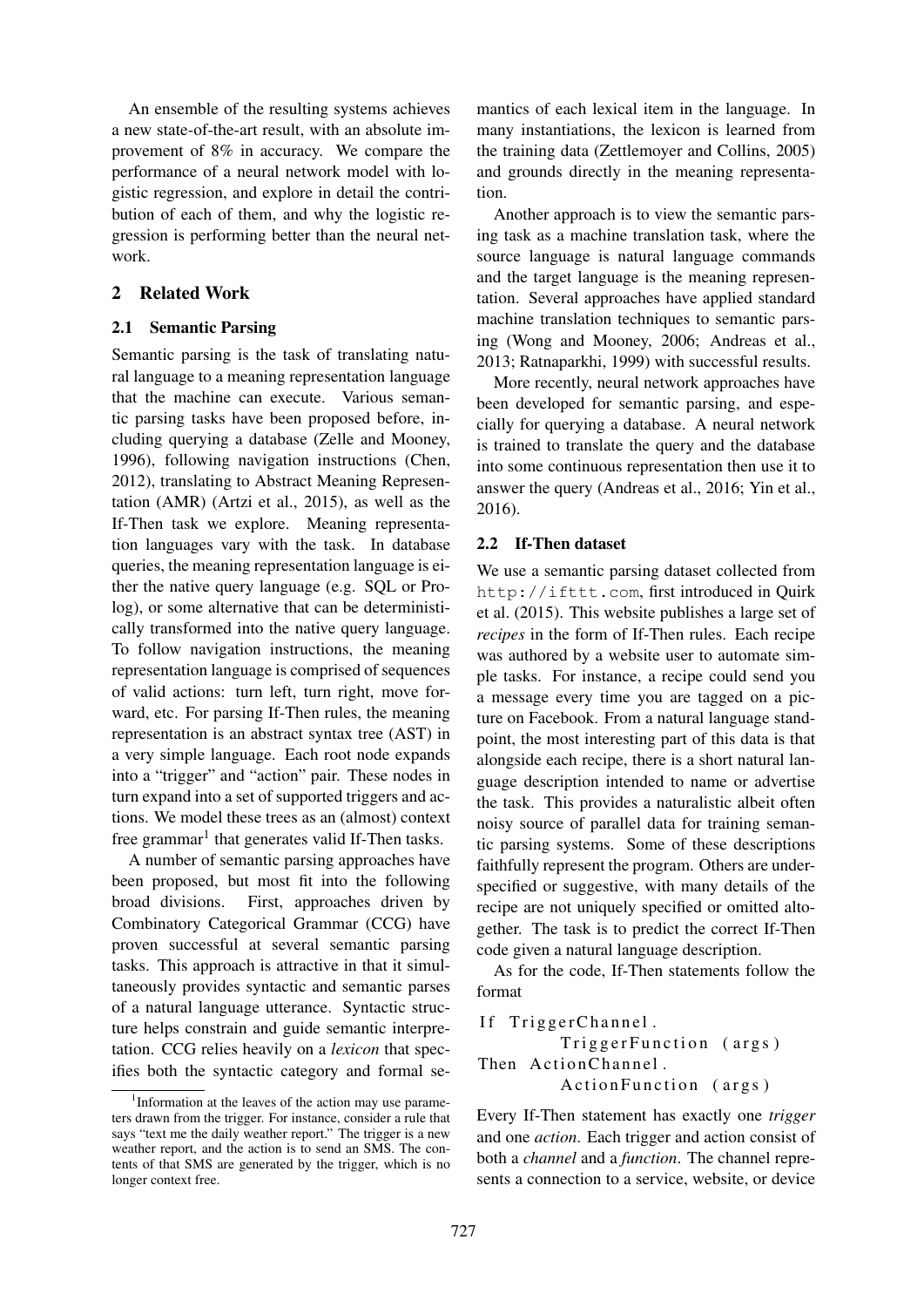(e.g., Facebook, Android, or ESPN) and provides a set of functions relevant to that channel. Finally, each of these functions may take a number of arguments: to receive a trigger when it becomes sunny, we need to specify the location to watch. The resulting dataset after cleaning and separation contains 77,495 training recipes, 5,171 development recipes and 4,294 testing recipes.

# 2.3 Semantic parsing for If-Then rules

Both CCG and MT-inspired approaches assume a fairly strong correspondence between the words in the natural language request and the concepts in the meaning representation. That is, most words in the description should correspond to some concept in the code, and most concepts in the code should correspond to some word in the description. However, prior work on this dataset (Quirk et al., 2015) found that this strong correspondence is often missing. The descriptions may mention only the most crucial or interesting concepts; the remainder of the meaning representation must be inferred from context. The best performing methods focused primarily on generating well-formed meaning representations, conditioning their decisions on the source language.

Quirk et al. (2015) proposed two models that rely on a grammar to generate all valid ASTs. The first model learns a simple classifier for each production in the grammar, treating the sentence as a bag of features. No alignment between the language and meaning representation is assumed. The second method attempts to learn a correspondence between the language and the code, jointly learning to select the correct productions in the meaning representation grammar. Although the latter approach is more appealing from a modeling standpoint, empirically it doesn't perform substantially better than the alignment-free model. Furthermore the alignment-free model is much simpler to implement and optimize. Therefore, we build upon the alignment-free approach.

# 2.4 Neural Networks

Neural network approaches have recently made great strides in several natural language processing tasks, including machine translation and dependency parsing. Partially these gains are due to better generalization ability. Until recently, the NLP community leaned heavily on featurerich approaches that allow models to learn complex relationships from data. However, impor-



Figure 1: Derivation tree of If-Then statement of the recipe *Autosave your Instagram photos to Dropbox*. Arguments of the functions AnyNew-PhotoByYou and AddFileFromURL are ignored.

tant features, such as indicator features for words and phrases, were often very sparse. Furthermore, the best systems often relied on manually-induced feature combinations (Bohnet, 2010). Multi-layer neural networks have several advantages. Words (or, more generally, features) are first embedded into a continuous space where similar features land in nearby locations; this helps lead to lexical generalization. The additional hidden layers can model feature interactions in complex ways, obviating the need for manual feature template induction. Feed-forward neural networks with relatively simple structure have shown great gains in both dependency parsing (Chen and Manning, 2014) and machine translation (Devlin et al., 2014) without the need for complex feature templates and large models. Our NN models here are inspired by these effective approaches.

# 3 Approach

We next describe the details of how If-Then recipes are constructed given natural language descriptions. As in prior work, we treat semantic parsing as a structure prediction task. First we describe the structure and features of the model, then expand on the details of inference.

# 3.1 Grammar

Along the lines of Quirk et al. (2015), we build a context-free grammar baseline. This grammar generates only well-formed meaning representations. In the case of this dataset, meaning representations always consist of a root production with two children: a trigger and an action. Both trigger and action first generate a channel, then a function matching that action. Optionally we may also generate the arguments of these functions; we do not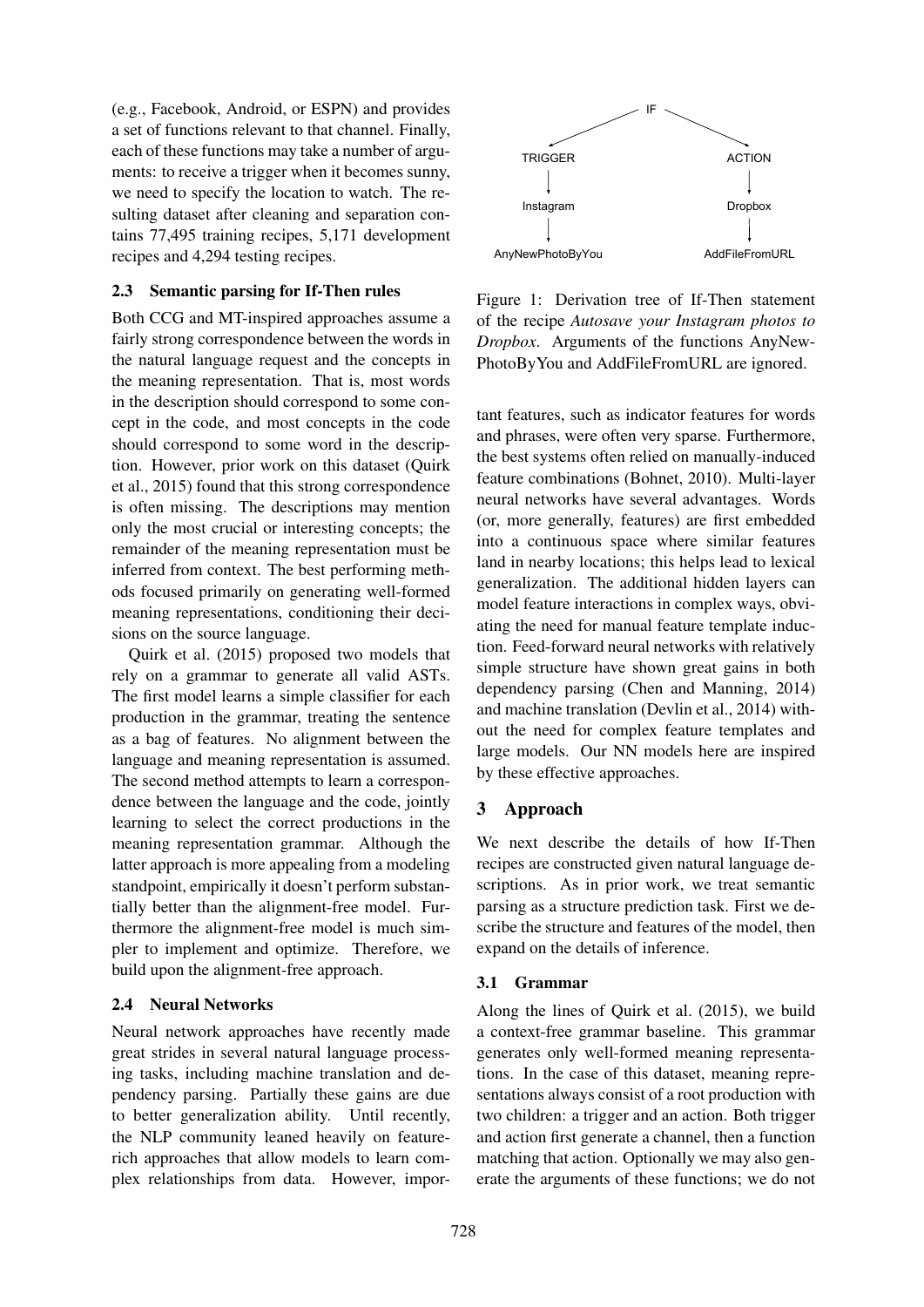evaluate these selections as they are often idiosyncratic and specific to the user. For example, the recipe *Autosave your Instagram photos to Dropbox* has the following meaning representation:

```
IF Instagram. AnyNewPhotoByYou
THEN Dropbox . AddFileFromURL (
 FileURL = \{SourceUrl\},\FileName={Caption },DropboxFolderPath=IFTTT / Instagram
)
```
If we ignore the function arguments, the resulting meaning representation is:

```
IF Instagram. AnyNewPhotoByYou
THEN Dropbox . AddFileFromURL
```
This examples shows also that most of the function arguments are not crucial for the representation of the If-Then statement.<sup>2</sup>

The grammar we use has productions corresponding to every channel and every function. Figure 1 shows an example derivation tree D. This grammar consists of 892 productions: 128 trigger channels, 487 trigger functions, 99 action channels and 178 action functions.<sup>3</sup>

#### 3.2 Model

Our goal is to learn a model of derivation trees D given a natural sentences S. To predict the derivation for a sentence, we seek the derivation  $D$  with maximum probability given the sentence  $P(D|S)$ .

For the purposes of modeling, we prefer to work with sequences rather than trees. Given a derivation tree  $D$ , we transform it into a sequence of productions  $R(D) = r_1, \ldots, r_n$  by a top-down, leftto-right tree traversal:  $r_1$  is the top-most production, and  $r_n$  is the bottom right production. The sentence S is represented as a set of features  $f(S)$ .

The derivation score  $P(D|S)$  is a function of the productions of D and those features  $f(S)$ :

$$
P(D|S) = \prod_{r_i \in R(D)} P(r_i|r_1, \dots, r_{i-1}, f(S)) \tag{1}
$$

The score of a derivation tree given the sentence is the product of probabilities of its productions.



Figure 2: Architecture of the feed-forward neural networks used in this paper. When predicting rule  $r_i$ , the prior rules and the whole sentence are used as input. Separate parameters are learned for each position i.

The probability of selecting production  $r_i$  given the sentence  $S$  is dependent on the features of the sentence as well as the previous productions  $r_1, \ldots, r_{i-1}$ ; namely, all those productions that are above and to the left of the current production. Conditioning on previous productions helps predicting the next one because it captures the conditional dependencies between the productions of the derivation tree, an improvement over prior work (Quirk et al., 2015). In particular, we can model which combinations of triggers and actions are more compatible, both function and channel.

#### 3.3 Training

To learn the derivation score  $P(D|S)$ , we need to learn probability of productions  $P(r_i|r_1,\ldots,r_{i-1},f(S))$ . We learn this probability using a multiclass classifier where the output classes are the possible productions in the grammar. The classifier is trained to predict the next production given previous productions and the sentence features.

Each sentence  $S$  is represented with a sparse feature vector  $f(S)$ . We used a simple set of features: word unigrams and bigrams, character trigrams, and Brown clusters (Liang, 2005). Each sentence is represented as a large sparse k-hot vector, where  $k$  is the number of features representing  $S, |f(S)|$ . We use a simple one-hot representation of prior rules.

For training, we explored two approaches: a standard logistic regression classifier, and a feed

<sup>2</sup>Arguments are still important for a few If-Then recipes. For instance, in *If there is snow tomorrow send a notification*, "snow" is an argument to the function Tomorrow'sForecastCallsFor. We are not handling such cases in this work.

<sup>&</sup>lt;sup>3</sup>For this task, it is possible to model the programs as a 4-tuple, but using the grammar approach allows us to port the same technique to other semantic parsing tasks.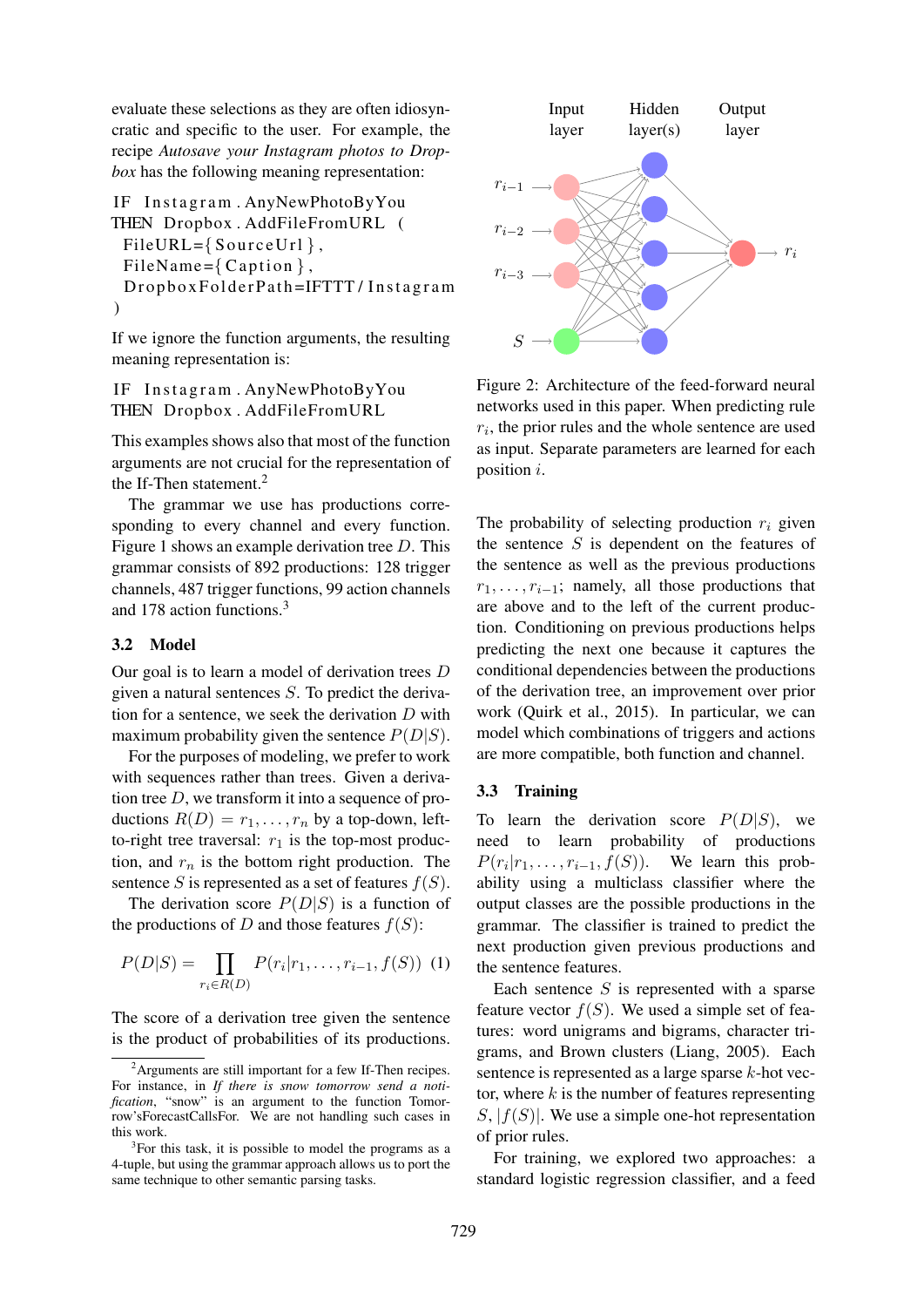forward neural network classifier.  $4$  As for network structure, we evaluated models with either one or two 200-dimensional hidden layers (with sigmoid activation function) followed by a softmax output layer to produce a probability for each production. We tried more than two hidden layers and larger hidden layer size, but the results were similar or worse likely because training becomes more difficult. Figure 2 shows the architecture of the network we use. For training, we used a variant of stochastic gradient descent called RMSprop (Dauphin et al., 2015) that adjusts the learning rate for each parameter adaptively, along with a global learning rate of  $1^{-3}$ . The minibatch size was 100, with dropout regularization for hidden layers at 0.5 along with an L2 regularizer with weight 0.005. Each of these parameters were tuned on the validation set, though we found learning to be robust to minor variations in these parameters. All of the neural networks were implemented with Theanets (Johnson, 2015).

Note that history features  $r_1, \ldots, r_{i-1}$  in classifier training are always correct. The model is akin to a MEMM, rather than a CRF. We make this simplifying assumption for tractability, like many neural network approaches (Devlin et al., 2014).

### 3.4 Inference

When, at test time, we are given a new sentence, we would like to infer its most probable derivation tree D. Classifiers trained as in the prior section give probability distributions over productions given the sentence and all prior productions  $P(r_i|r_1, \ldots, r_{i-1}, f(S))$ . Were the distribution to be context free, we could rely on algorithms similar to Earley parsing (Earley, 1970) to find the max derivation. However, the dependency on prior productions breaks the context free assumption. Therefore, we resort to approximate inference, namely beam search. Each partial hypothesis is grouped into a beam based on the number of productions it contains; we use a beam width of 8, and search for the highest scoring hypothesis.

# 4 Improving generalization

The data set we use for training and testing is primarily English but contains a broad vocabulary as

well as many sentences from other languages such as Chinese, Arabic, and Russian. Thus, a seemingly large dataset of nearly eighty thousand examples is likely to suffer from overfitting. In this section, we discuss a few attempts to improve generalization in the sparse data setting.

### 4.1 Synthetic data using paraphrases

Arguably the best, though most expensive, way to reduce overfitting is to collect more training data. In our case, the training data available is limited and difficult to create. We propose to augment the training data in an automatic though potentially noisy way by generating synthetic training pairs.

The main idea is that two semantically equivalent sentences should have the same meaning representation. Given an existing training pair, replacing the pair's linguistic description with a paraphrase leads to a new synthetic training pair. For example, a recipe like *Autosave your Instagram photosto Dropbox* can be paraphrased to *Autosave your Instagram pictures to Dropbox* while retaining the meaning representation:

# IF Instagram. AnyNewPhotoByYou THEN Dropbox . AddFileFromURL .

We first explore paraphrases using WordNet synonyms. Every word in the sentence can be replaced by one of its synonyms that is picked randomly (a word is a synonym of itself). For words with multiple senses, we group all synonyms of all senses, then retain only those synonyms already in the vocabulary of the training data. This has two advantages. First, we do not increase the vocabulary size and therefore avoid overfitting. Second, this acts as a simple form of word sense disambiguation. This adds around 50,000 additional training examples.

Next, we consider augmenting the data using the Paraphrase Database (Ganitkevitch et al., 2013). Each original description is converted into a lattice. The original word at each position is left in place with a constant score. For each word or phrase in the description found PPDB, we add one arc for each paraphrase, parameterized by the PPDB score of that phrase. The resulting lattice represents many possible paraphrases of the input. We select at most 10 diverse paths through this lattice using the method of Gimpel et al.  $(2013).<sup>5</sup>$ This adds around 470,000 training examples.

<sup>&</sup>lt;sup>4</sup>We tried the sequence-to-sequence model with LSTMs (Sutskever et al., 2014) to map word sequence to the derivation tree productions, but the results were always lower than the feed forward network. This is probably because of the lack of enough training data.

<sup>5</sup>We use a trigram language model, and a weight of 4.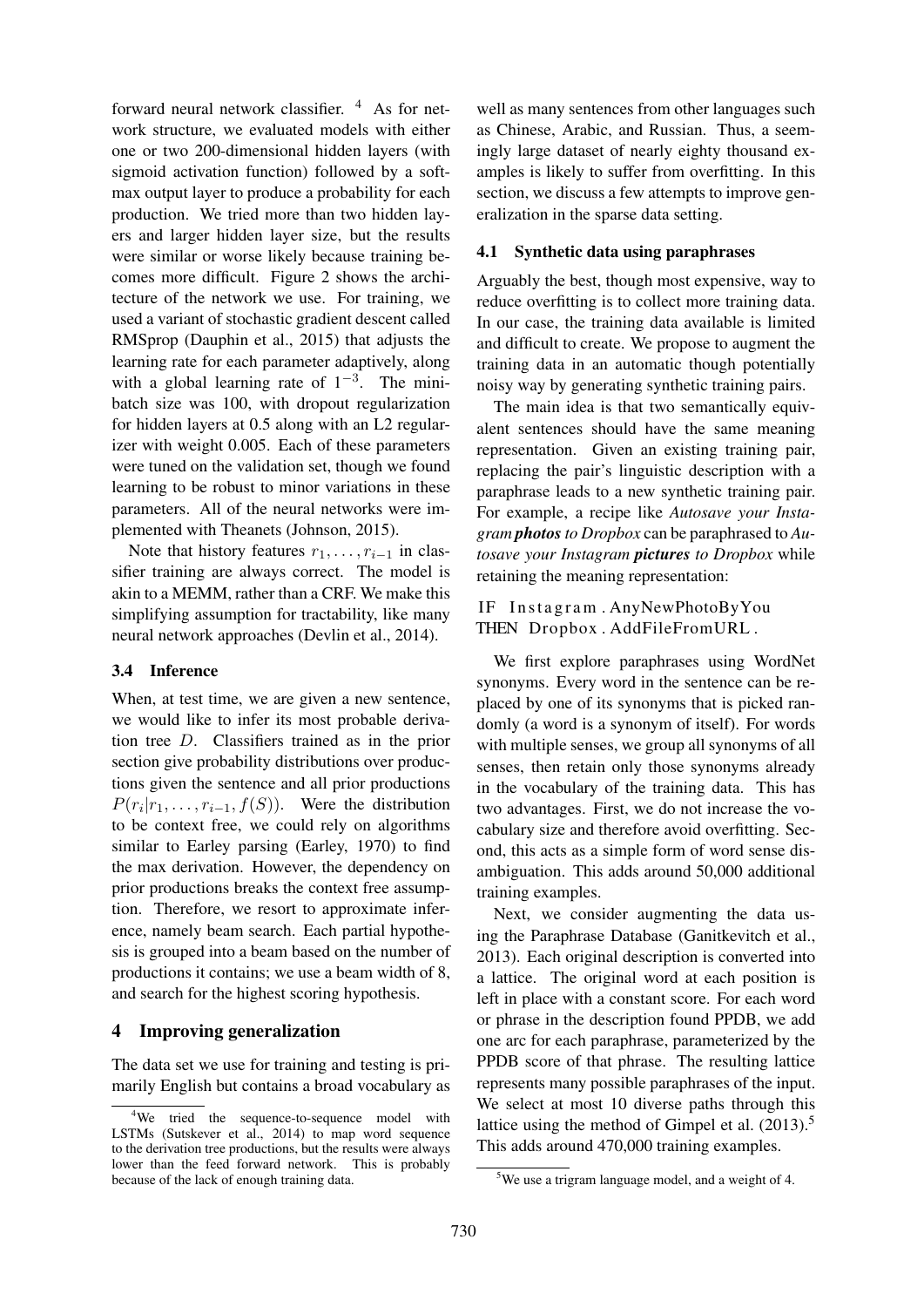

Figure 3: Derivation tree of IFTTT statement of the recipe *Autosave your Instagram photos to Dropbox* using the second grammar.

#### 4.2 Alternative grammar formulation

We rely on a grammar to generate all valid meaning representations and learn models over the productions of this grammar. Different factorizations of the grammar lead to different model distributions. Our primary grammar is described in Section 3.1. A second, alternate grammar formulation has fewer levels but more productions: it combines the channel and function into a single production, in both the trigger and the action. Figure 3 shows an example derivation tree using this grammar. The size of this grammar is 780 productions (552 triggers + 228 actions).

An advantage of this grammar is that it cannot assign probability mass to invalid ASTs, where the function is not applicaable to the channel. On the other hand, this grammar likely does not generalize as well as the first grammar. The first grammar effectively has much more data about each channel, which likely improves accuracy. Function predictions can condition on hopefully accurate channel predictions. It can also benefit from the fact that some function names are shared among channels. From that perspective, the second grammar has fewer training instances for each outcome.

#### 4.3 Feature selection

The training set contains approximately 77K training examples, yet the number of distinct features types (word unigrams and bigrams, character trigrams, Brown clusters) is approximately 230K. Only 80K features occur in the training set more than once. This ratio suggests overfitting may be a major issue.Feature selection likely can improve these issues. We used only simple count cutoffs, including only features that occur in the training set more than once and more than twice. Including features that occur more than once led to improvements in practice.

### 4.4 Ensemble

Finally, we explore improving generalization by building ensembles of multiple systems. Even if systems overfit, they likely overfit in different ways. When systems agree, they are likely to agree on the correct answer. Combining their results will suffer less from overfitting. We use simple majority voting as an ensemble strategy, resolving ties in an arbitrary but deterministic way.

### 5 Evaluation

We evaluate the performance of the systems by providing the model with descriptions unseen during training. Free parameters of the models were tuned using the development set. The separation of data into training, development, and test follows Quirk et al. (2015). Two evaluation metrics are used: accuracy on just channel selection and accuracy of both channel and function.

Two major families of approaches are considered: a baseline logistic regression classifier from scikit-learn (Pedregosa et al., 2011), as well as a feed-forward neural network. We explore a number of variations, including feature selection and grammar formulation.

#### 5.1 Comparison systems

Our default system was described in section 3, not including improvements from section 4 unless otherwise noted. The grammar uses the primary formulation from section 3.1. Neural network models use a single hidden layer by default; we also explore two hidden layers.

We evaluate two approaches for generating synthetic data. The first approach, leaning primarily on WordNet to generate up to one paraphrase for each instance, is labeled WN. The second approach using Paraphrase Database to generate up to ten paraphrases is labeled PPDB.

The Alternate grammar line uses the section 4.2 grammar, and otherwise default configurations (no synthetic data, single hidden layer for NN).

Feature selection again uses the default configuration, but uses only those features that occurred more than once in the training data.

Finally we explore ensembles of all approaches. First, we combine all variations within the same model family; next, we bring all systems together. To evaluate the impact of individual systems, we also present results with specific systems removed.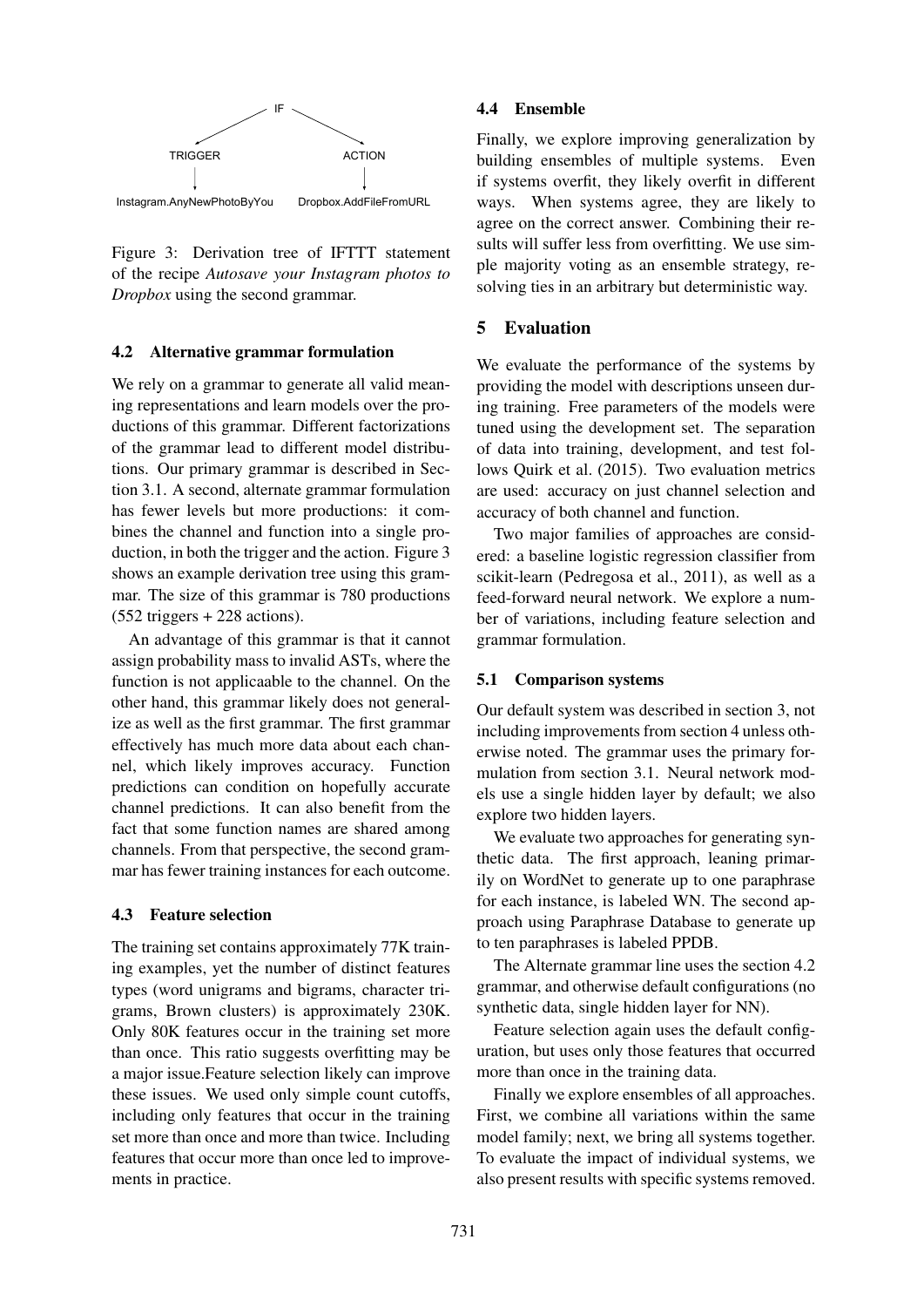| System                                   | Channel accuracy |       | Full tree accuracy |       |
|------------------------------------------|------------------|-------|--------------------|-------|
|                                          | NN               | LR    | <b>NN</b>          | LR.   |
| Quirk et al. (2015) w/o alignment        |                  | 46.30 |                    | 33.00 |
| Quirk et al. (2015) with alignment       |                  | 47.40 |                    | 34.50 |
| Default configurations                   | 52.93            | 53.73 | 39.66              | 41.87 |
| Two hidden layers                        | 46.81            |       | 32.77              |       |
| No hidden layers                         | 50.05            |       | 38.47              |       |
| Synthetic data (WN)                      | 52.45            | 53.68 | 38.64              | 41.55 |
| Synthetic data (PPDB)                    | 51.86            | 52.96 | 38.86              | 40.63 |
| Alternate grammar                        | 50.09            | 52.42 | 39.10              | 41.15 |
| Feature selection                        | 52.91            | 53.31 | 39.29              | 41.34 |
| Ensemble of systems above                | 53.98            | 53.73 | 41.06              | 41.85 |
| Ensemble $NN + LR$                       | 54.31            |       | 42.55              |       |
| Ensemble NN + LR (w/o alternate grammar) | 54.38            |       | 41.90              |       |
| Ensemble $NN + LR$ (w/o synthetic data)  | 53.98            |       | 42.41              |       |

Table 1: Accuracy of the Neural Network (NN) and Logistic Regression (LR) implementations of our system with various configurations. Channel-only and full tree (channel+function) accuracies are listed.

### 5.2 Results

Table 1 shows the accuracy of each evaluated system, and Table 2 explores system performance on important subsets of the data. The first columns present accuracy of just the channel, and the last columns present the channel and the function together (the full derivation). We achieve new stateof-the-art results, showing a 7% absolute improvement on the channel-only accuracy and 8% absolute improvement on the full derivation tree in the most difficult condition.

# 5.3 Discussion

Partly these improved results are driven by better features. Adding more robust representations of the input (e.g. Brown clusters) and conditioning on prior structure of the tree leads to more consistent and coherent trees.

One key observation is that the logistic regression classifier consistently outperforms the neural network, though by a small margin. We suspect two main causes: optimization difficulties and training size. To compare the optimization algorithms, Table 1 shows the result of a neural network with no hidden layers, which is effectively identical to a logistic regression model. Stochastic gradient descent used to train the neural network did not perform as well as the LIBLINEAR (Fan et al., 2008) solver used to train the logistic regression, because the loss function was not optimized as well. Optimization problems are even more likely with hidden layers, since the objective is no longer convex.

Second, the training data is small by neural net-

work standards. Prior attempts to use neural networks for parsing required larger amounts of training data to exceed the state-of-the-art. Non-linear models are able to capture regularities that linear models cannot, but may require more training data to do so. Table 1 shows that a network with a single hidden layer outperforms a one with two hidden layers. This additional hidden layer seems to make learning harder (even with layer-wise pretraining). We also ran an additional experiment, limiting both NN and LR to use word unigram features, and varying the vocabulary size by frequency thresholding; the results are in table 3. LR models were more effective when all features were present, likely due to their convex objective and simple regularization. NN models, on the other hand, actually outperform LR models when limited to more common vocabulary items. Given more data, NN could likely find representations that outperformed manual feature engineering.

Although we only considered feed-forward nerual networks, results on recurrent architectures Dong and Lapata (2016) are in accordance with our findings. Their LSTM-based approach does not achieve great gains on this data set because: "*user curated descriptions are often of low quality, and thus align very loosely to their corresponding ASTs*". Even though this training set is larger than other semantic parsing datasets, the vocabulary, sentence structures, and even languages here are much more diverse, which make it difficult for the NN to learn useful representations. Dong and Lapata (2016) tried to reduce the impact of this problem by evaluating only on the English sub-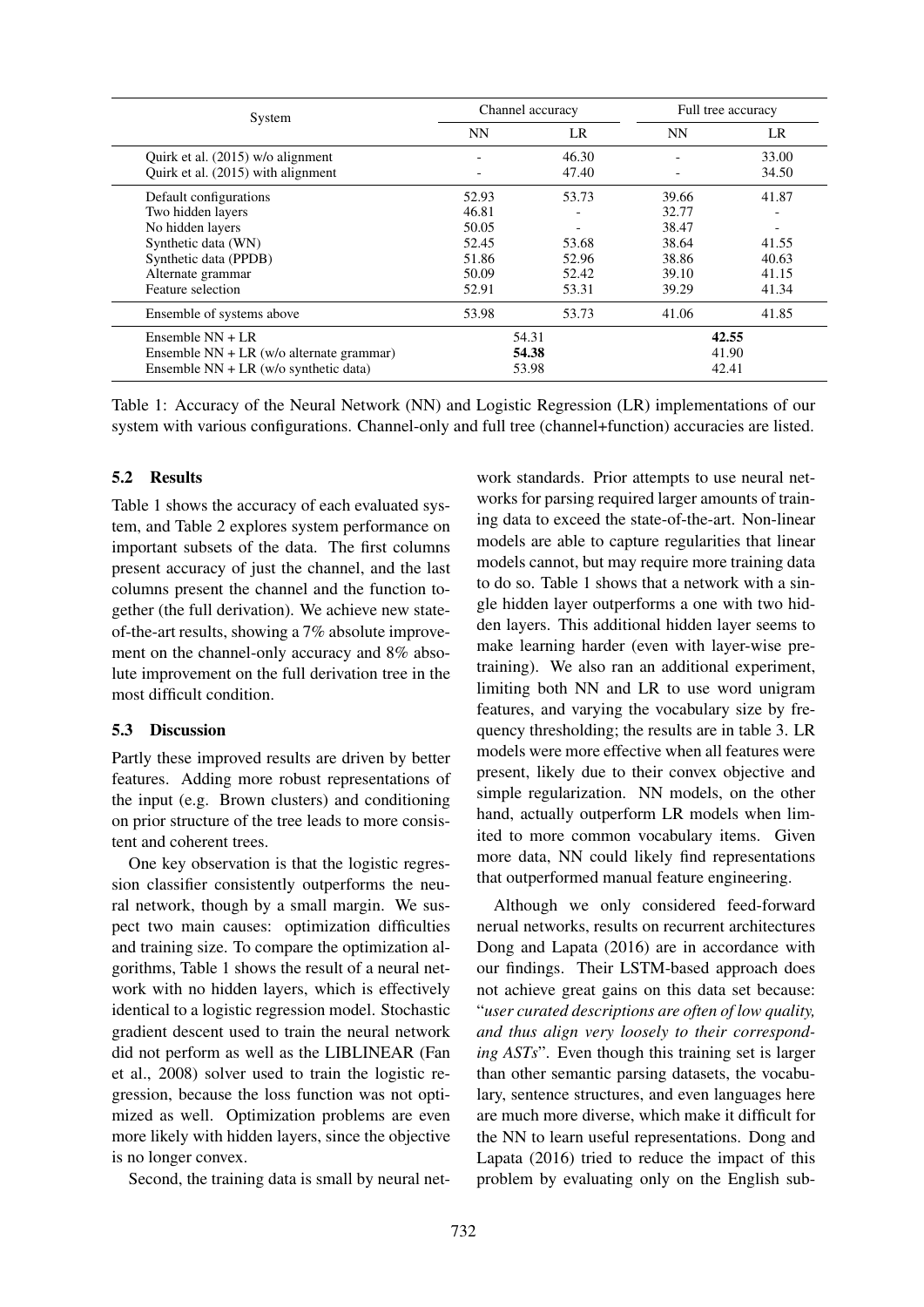|                                       | <b>Channel</b>                                  | <b>Full tree</b> |  |  |
|---------------------------------------|-------------------------------------------------|------------------|--|--|
| All: $4,294$ recipes                  |                                                 |                  |  |  |
| posclass                              | 47.4                                            | 34.5             |  |  |
| D&L                                   |                                                 |                  |  |  |
| NN                                    | 52.9                                            | 39.7             |  |  |
| LR                                    | 53.7                                            | 41.9             |  |  |
| Ensemble                              | 54.3                                            | 42.6             |  |  |
| oracleturk                            | 48.8                                            | 37.8             |  |  |
| Omit non-English: 3,744 recipes       |                                                 |                  |  |  |
| posclass                              | 50.0                                            | 36.9             |  |  |
| D&L                                   | 54.3                                            | 39.2             |  |  |
| NN                                    | 55.1                                            | 41.2             |  |  |
| LR                                    | 56.0                                            | 44.3             |  |  |
| Ensemble                              | 56.8                                            | 44.5             |  |  |
| oracleturk                            | 56.0                                            | 43.5             |  |  |
|                                       | Omit non-English, unintelligible: 2,433 recipes |                  |  |  |
| posclass                              | 67.2                                            | 50.4             |  |  |
| D&L                                   | 68.8                                            | 50.5             |  |  |
| <b>NN</b>                             | 71.3                                            | 53.7             |  |  |
| LR.                                   | 71.9                                            | 56.6             |  |  |
| Ensemble                              | 72.7                                            | 57.1             |  |  |
| oracleturk                            | 86.2                                            | 59.4             |  |  |
| $\geq$ 3 agree with gold: 760 recipes |                                                 |                  |  |  |
| posclass                              | 81.4                                            | 71.0             |  |  |
| D&L                                   | 87.8                                            | 75.2             |  |  |
| NN                                    | 88.0                                            | 74.3             |  |  |
| LR                                    | 88.8                                            | 82.5             |  |  |
| Ensemble                              | 89.1                                            | 82.2             |  |  |
| oracleturk                            | 100.0                                           | 100.0            |  |  |

Table 2: System comparisons on various subsets of the data. Following Quirk et al. (2015), we also evaluation on illustrative subsets. "posclass" represents the best system from prior work. D&L is the best-performing system from Dong and Lapata (2016). NN and LR are the single best neural network, logistic regression models, and Ensemble is the combination of all systems. "oracleturk" represents cases where at least one turker agreed with the gold standard.

set of the data. Interestingly, our carefully built feed-forward networks outperform their approach in almost every subset.

Although the neural network with one hidden layer does not outperform logistic regression in a feature rich setting, it makes substantially different predictions. An ensemble of their outputs achieves better accuracy than either system individually.

Our techniques for improving generalization do not improve individual systems. Yet when all techniques are combined in an ensemble, the resulting predictions are better. Furthermore, an ensemble without the synthetic data or without the alternate grammar has lower accuracy: each technique contributes to the final result.

| System         | Full tree accuracy |       |  |
|----------------|--------------------|-------|--|
|                | NN                 | LR.   |  |
| All words      | 35.79              | 37.03 |  |
| Count $\geq 2$ | 37.01              | 36.91 |  |
| Count $>$ 3    | 37.07              | 36.59 |  |

Table 3: Accuracy of NN and LR limited to word unigram features, with three vocabulary sizes: all words, words occurring at least twice in the training data (13,971 words), and those occurring at least three times in the training data (8,974 words).

# 5.4 Comparison of logistic regression and neural network approaches

We performed a detailed exploration of the cases where either the LR model was correct and the NN model was wrong, or vice versa. Table 4 breaks these errors into a number of cases:

- Swapped trigger and action. Here the system misinterpreted a rule, swapping the trigger for the action. An example NN swap was "Backup Pinboard entries to diigo"; an example LR swap was "Like a photo on tumblr and upload it to your flickr photostream ."
- **Duplicated**. In this case, the system used the same channel for both trigger and action, despite clear evidence in the language. For instance, the LR model incorrectly used Facebook as both the trigger and channel in this recipe: "New photo on Facebook addec to my Pryv". The NN model correctly identified Pryv as the target channel, despite the typo in the recipe.
- Missed word cue. In many cases there was a clear "cue word" in the language that should have forced a correct channel, but the model picked the wrong one. For instance, in "tweet # stared youtube video", the trigger should be starred YouTube videos, but the NN model incorrectly selected feeds.
- Missed multi-word cue. Sometimes the cue was a multi-word phrase, such as "One Drive". The NN model tended to miss these cues.
- Missed inference. In certain cases the cue was more of a loose inference. Words such as "payment" and "refund" should tend to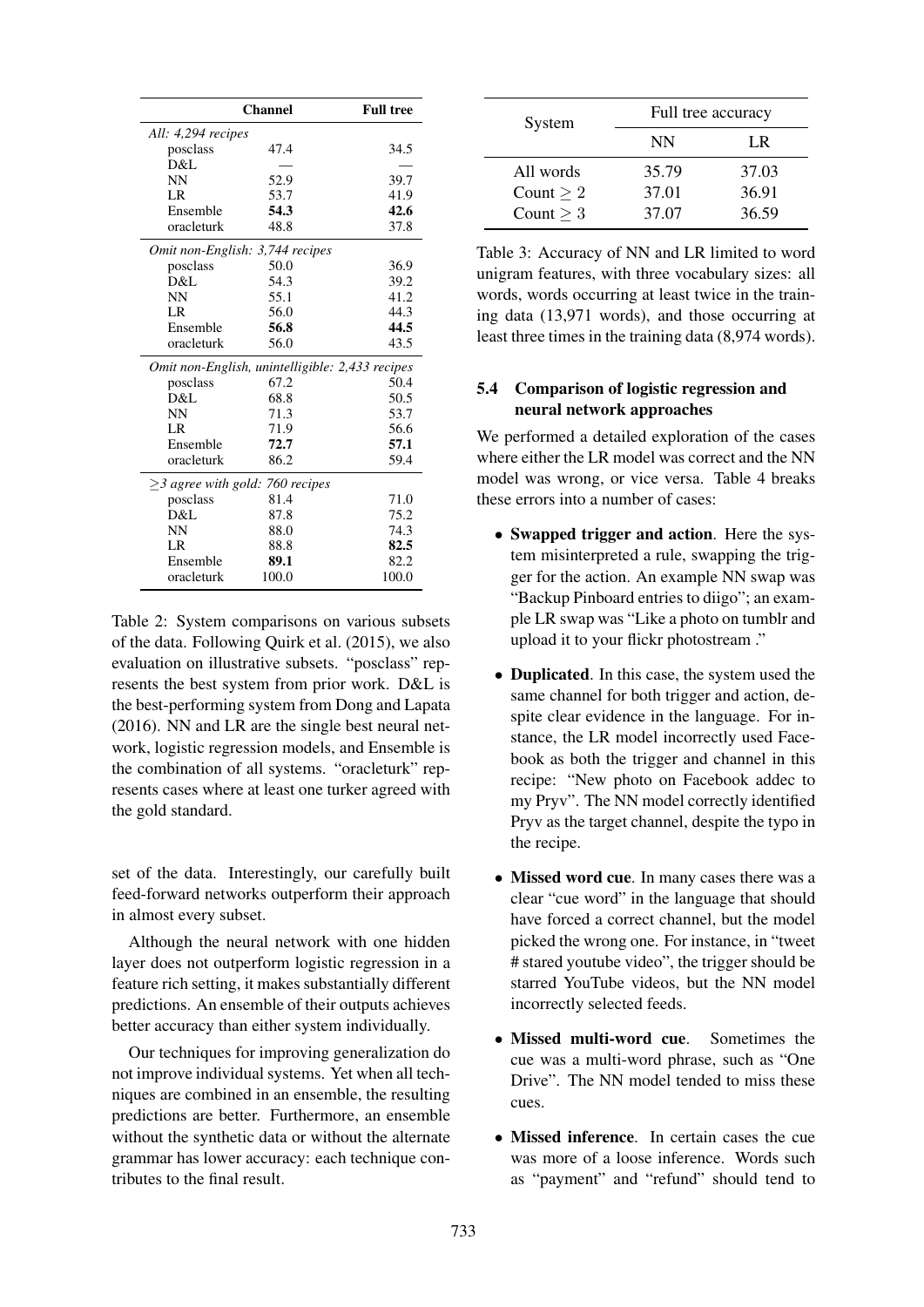| <b>Error</b> type          | NN<br>errors | LR<br>errors |
|----------------------------|--------------|--------------|
|                            |              |              |
| Swapped trigger and action |              |              |
| Duplicated                 |              |              |
| Missed word cue            |              | 8            |
| Missed multi-word cue      | 2.           |              |
| Missed inference           | 8            |              |
| Related channel            | 5            |              |
| <b>Grand Total</b>         |              |              |

Table 4: Count of error cases by type for NN and LR models, in their default configurations. This table only counts those instances in the most clean set (where three or more turkers agree with the gold program) where exactly one system made an error.

refer to triggers from the Square payment provider; the NN seemed to struggle on these cases.

• Related channel. Often the true channel is very difficult to pick: should the system use iOS location or Android location? NN models seemed to do better on these cases, perhaps picking up on some latent cues in the data that were not immediately evident to the authors.

In general, a slightly more powerful NN model with access to more relevant data might overcome some of the issues above.

We also explored correlations with errors and a number of other criteria, such as text length and frequency of the channels and functions, but found no substantial differences. In general, the remaining errors are often plausible given the noisy input.

# 6 Future Work

We have achieved a new state-of-the-art on this dataset, though derivation tree accuracy remains low, around 42%. While some errors are caused by training data noise and others are due to noisy test instances, there is still room for improvement.

We believe synthetic data is a promising direction. Initial attempts show small improvements; better results may be within reach given more tuning. This may enable gains with recurrent architectures (e.g., LSTMs).

The networks here rely primarily on word-based features. Character-based models have resulted in

improved syntactic parsing results (Ballesteros et al., 2015). We believe that noisy data such as the If-Then corpus would benefit from character modelings, since the models could be more robust to spelling errors and variations.

Another important future work direction is to model the arguments of the If-Then statements. However, that requires segmenting the arguments into those that are general across all users, and those that are specific to the recipe's author. Likely this would require further annotation of the data.

# 7 Conclusion

In this paper, we address a semantic parsing task, namely translating sentences to If-Then statements. We model the task as structure prediction, and show improved models using both neural networks and logistic regression. We also discussed various ways to improve generalization and reduce overfitting, including adding synthetic training data by paraphrasing sentences, using multiple grammars, applying feature selection and ensembling multiple systems. We achieve a new state-ofthe-art with 8% absolute accuracy improvement.

# References

- Jacob Andreas, Andreas Vlachos, and Stephen Clark. 2013. Semantic parsing as machine translation. In *Proceedings of the 51st Annual Meeting of the Association for Computational Linguistics (Volume 2: Short Papers)*, pages 47–52, Sofia, Bulgaria, August. Association for Computational Linguistics.
- Jacob Andreas, Marcus Rohrbach, Trevor Darrell, and Dan Klein. 2016. Learning to compose neural networks for question answering. In *NAACL 2016*.
- Yoav Artzi, Kenton Lee, and Luke Zettlemoyer. 2015. Broad-coverage CCG semantic parsing with AMR. In *Proceedings of the 2015 Conference on Empirical Methods in Natural Language Processing*, pages 1699–1710, Lisbon, Portugal, September. Association for Computational Linguistics.
- Miguel Ballesteros, Chris Dyer, and Noah A. Smith. 2015. Improved transition-based parsing by modeling characters instead of words with LSTMs. In *Proceedings of the 2015 Conference on Empirical Methods in Natural Language Processing*, pages 349–359, Lisbon, Portugal, September. Association for Computational Linguistics.
- Jonathan Berant, Andrew Chou, Roy Frostig, and Percy Liang. 2013. Semantic parsing on Freebase from question-answer pairs. In *Proceedings of Conference on Empirical Methods in Natural Language Processing (EMNLP-13)*.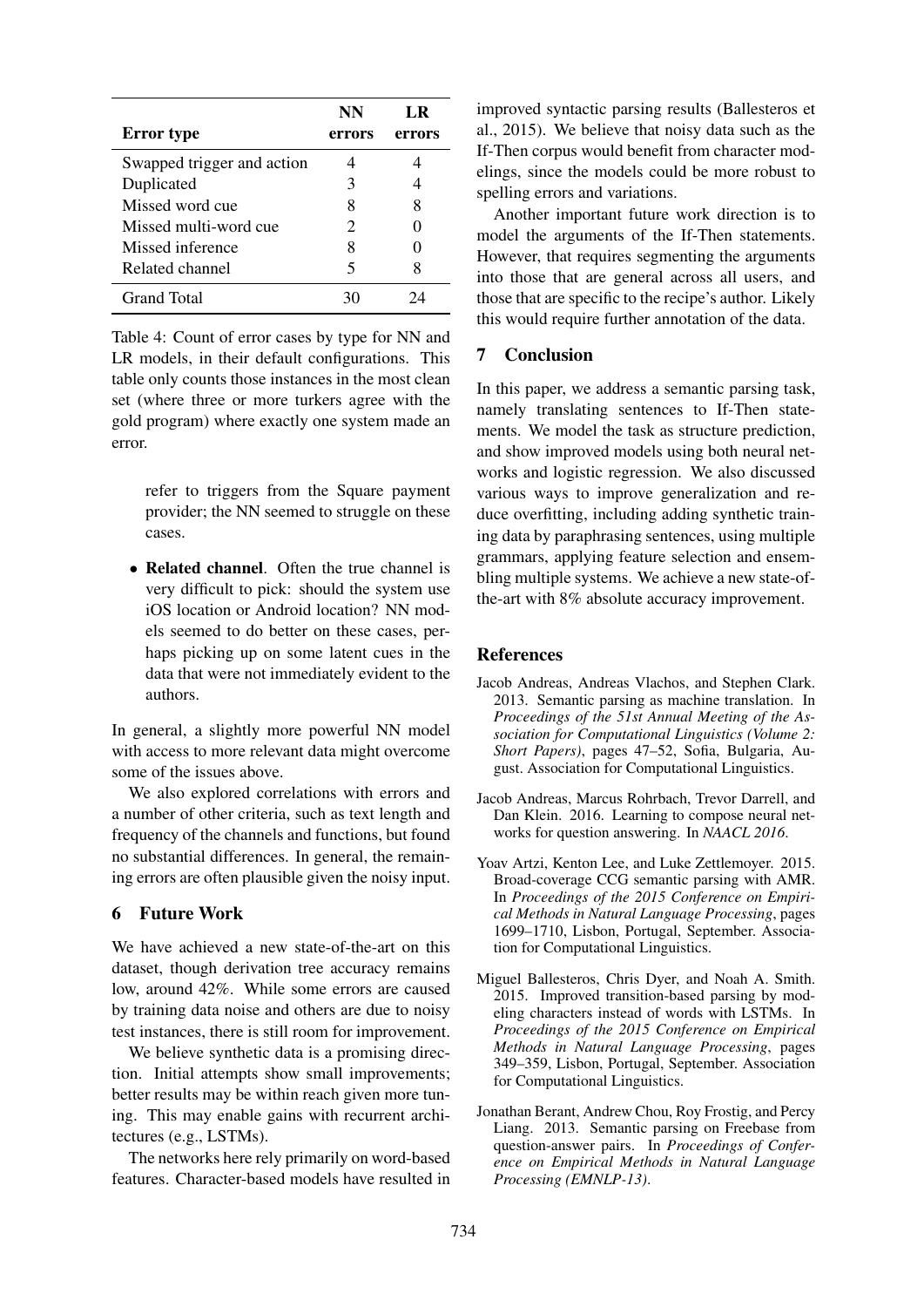- Bernd Bohnet. 2010. Top accuracy and fast dependency parsing is not a contradiction. In *Proceedings of the 23rd International Conference on Computational Linguistics (Coling 2010)*, pages 89–97, Beijing, China, August. Coling 2010 Organizing Committee.
- S.R.K. Branavan, Harr Chen, Luke S. Zettlemoyer, and Regina Barzilay. 2009. Reinforcement learning for mapping instructions to actions. In *Joint Conference of the 47th Annual Meeting of the Association for Computational Linguistics and the 4th International Joint Conference on Natural Language Processing of the Asian Federation of Natural Language Processing (ACL-IJCNLP)*, Singapore.
- Danqi Chen and Christopher D Manning. 2014. A fast and accurate dependency parser using neural networks. In *Proceedings of Conference on Empirical Methods in Natural Language Processing (EMNLP-14)*.
- David L Chen. 2012. Fast online lexicon learning for grounded language acquisition. In *Proceedings of the 50th Annual Meeting of the Association for Computational Linguistics: Long Papers-Volume 1*, pages 430–439. Association for Computational Linguistics.
- Yann N Dauphin, Harm de Vries, Junyoung Chung, and Yoshua Bengio. 2015. RMSProp and equilibrated adaptive learning rates for non-convex optimization. *arXiv preprint arXiv:1502.04390*.
- Jacob Devlin, Rabih Zbib, Zhongqiang Huang, Thomas Lamar, Richard Schwartz, and John Makhoul. 2014. Fast and robust neural network joint models for statistical machine translation. In *Proceedings of the 52nd Annual Meeting of the Association for Computational Linguistics (Volume 1: Long Papers)*, pages 1370–1380, Baltimore, Maryland, June. Association for Computational Linguistics.
- Li Dong and Mirella Lapata. 2016. Language to logical form with neural attention. In *arXiv:1601.01280*.
- Jay Earley. 1970. An efficient context-free parsing algorithm. *Commun. ACM*, 13(2):94–102, February.
- Rong-En Fan, Kai-Wei Chang, Cho-Jui Hsieh, Xiang-Rui Wang, and Chih-Jen Lin. 2008. LIBLINEAR: A library for large linear classification. *Journal of Machine Learning Research*, 9:1871–1874.
- Juri Ganitkevitch, Benjamin Van Durme, and Chris Callison-Burch. 2013. PPDB: The paraphrase database. In *Proceedings of the 2013 Conference of the North American Chapter of the Association for Computational Linguistics: Human Language Technologies*, pages 758–764, Atlanta, Georgia, June. Association for Computational Linguistics.
- Kevin Gimpel, Dhruv Batra, Chris Dyer, and Gregory Shakhnarovich. 2013. A systematic exploration of diversity in machine translation. In *Proceedings of*

*the 2013 Conference on Empirical Methods in Natural Language Processing*, pages 1100–1111, Seattle, Washington, USA, October. Association for Computational Linguistics.

- Edward Grefenstette, Phil Blunsom, Nando de Freitas, and Karl Moritz Hermann. 2014. A deep architecture for semantic parsing. In *Proceedings of the ACL 2014 Workshop on Semantic Parsing*, pages 22–27, Baltimore, MD, June. Association for Computational Linguistics.
- Sumit Gulwani and Mark Marron. 2014. Nlyze: Interactive programming by natural language for spreadsheet data analysis and manipulation. In *SIGMOD*.
- Leif Johnson. 2015. Theanets. https://github. com/lmjohns3/theanets.
- Andrej Karpathy and Li Fei-Fei. 2015. Deep visualsemantic alignments for generating image descriptions. In *The IEEE Conference on Computer Vision and Pattern Recognition (CVPR)*, June.
- R. J. Kate, Y. W. Wong, and R. J. Mooney. 2005. Learning to transform natural to formal languages. In *Proceedings of the Twentieth National Conference on Artificial Intelligence (AAAI-05)*, pages 1062–1068, Pittsburgh, PA, July.
- Percy Liang. 2005. *Semi-supervised learning for natural language*. Ph.D. thesis, Massachusetts Institute of Technology.
- F. Pedregosa, G. Varoquaux, A. Gramfort, V. Michel, B. Thirion, O. Grisel, M. Blondel, P. Prettenhofer, R. Weiss, V. Dubourg, J. Vanderplas, A. Passos, D. Cournapeau, M. Brucher, M. Perrot, and E. Duchesnay. 2011. Scikit-learn: Machine learning in Python. *Journal of Machine Learning Research*, 12:2825–2830.
- Chris Quirk, Raymond Mooney, and Michel Galley. 2015. Language to code: Learning semantic parsers for if-this-then-that recipes. In *Proceedings of the 53rd Annual Meeting of the Association for Computational Linguistics*. Association for Computational Linguistics.
- Adwait Ratnaparkhi. 1999. Learning to parse natural language with maximum entropy models. *Machine learning*, 34(1-3):151–175.
- Ilya Sutskever, Oriol Vinyals, and Quoc VV Le. 2014. Sequence to sequence learning with neural networks. In *Advances in Neural Information Processing Systems*, pages 3104–3112.
- Oriol Vinyals, Łukasz Kaiser, Terry Koo, Slav Petrov, Ilya Sutskever, and Geoffrey Hinton. 2015. Grammar as a foreign language. In C. Cortes, N.D. Lawrence, D.D. Lee, M. Sugiyama, R. Garnett, and R. Garnett, editors, *Advances in Neural Information Processing Systems 28*, pages 2755–2763. Curran Associates, Inc.